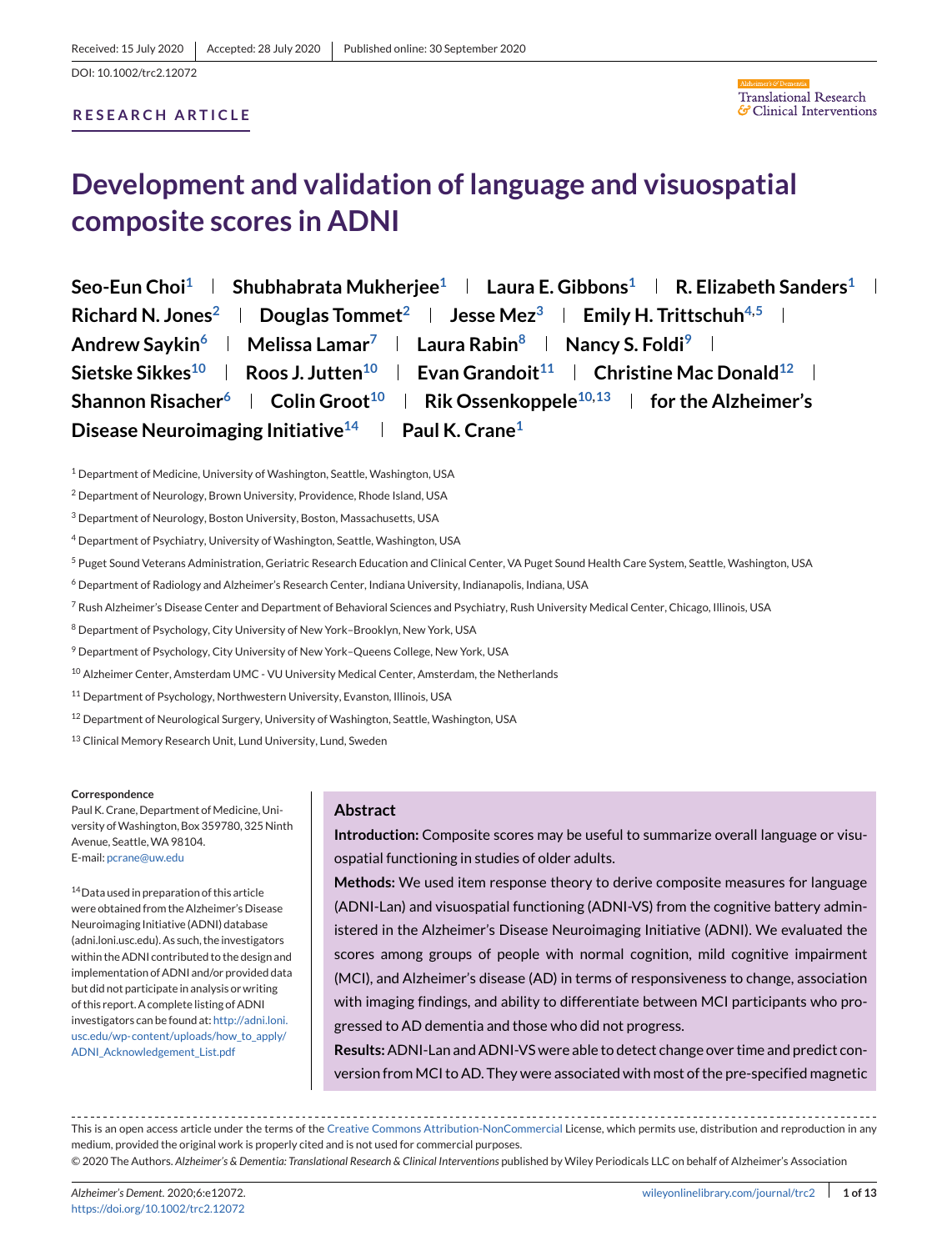resonance imaging measures. ADNI-Lan had strong associations with a cerebrospinal fluid biomarker pattern.

**Discussion:** ADNI-Lan and ADNI-VS may be useful composites for language and visuospatial functioning in ADNI.

#### **KEYWORDS**

Alzheimer's Disease Neuroimaging Initiative, cognition, language, longitudinal analysis, magnetic resonance imaging, psychometrics, visuospatial functioning

#### **1 BACKGROUND**

Language and visuospatial functioning impairments often accompany memory impairments among individuals with Alzheimer's disease (AD). Assessment of these domains may be useful in clinical and research settings.<sup>[1](#page-11-0)</sup> For example, scores can be used to track changes over time<sup>2-4</sup> and describe natural history,<sup>[5](#page-11-0)</sup> to evaluate the validity of fluid-based or imaging-based biomarkers, $6,7$  or to identify patterns of deficits across domains.<sup>[8](#page-11-0)</sup>

The Alzheimer's Disease Neuroimaging Initiative (ADNI) administered an extensive neuropsychological battery at every study visit. $9$ The battery includes measures of language and visuospatial functioning. Investigators using ADNI data are faced with an array of scores. Composite scores for language and visuospatial functioning may be useful for theoretical and empirical/statistical reasons.<sup>10-12</sup> Summarizing data in these domains with a single score facilitates analyses without testing multiple hypotheses. Including multiple indicators minimizes measurement error due to idiosyncratic single items. Scores used across multiple investigations may facilitate comparisons and understanding.[13,14](#page-11-0)

Our goal was to develop new composite scores for language (ADNI-Lan) and visuospatial functioning (ADNI-VS) and to evaluate these scores, along with standard scores and with z-score composites. This approach is similar to our prior work for memory<sup>[10](#page-11-0)</sup> and executive functioning.[12](#page-11-0)

## **2 METHODS**

#### **2.1 Participants and data source**

ADNI was launched in 2003 by the National Institute on Aging, the National Institute of Biomedical Imaging and Bioengineering, the Food and Drug Administration, private pharmaceutical companies, and nonprofit organizations. Study resources and data are available through its website [\(http://adni.loni.usc.edu\)](http://adni.loni.usc.edu). The initial 5-year study (ADNI1) was extended by 2 years in 2009 (ADNIGO), and in 2011 and 2016 by further competitive renewals (ADNI2 and ADNI3). The study was conducted after Institutional Review Board approval at each site. Written informed consent was obtained from study participants or authorized representatives.

To date, 2985 people were evaluated by ADNI for possible enrollment; enrolled participants have been followed for up to 156 months. Of these, 2084 had screening and baseline visits, received a diagnosis, and were enrolled in ADNI. Of these, 1913 were age ≥60 at enrollment from ADNI1, ADNIGO, and ADNI2 and had imaging data that passed quality control.

We analyzed participants with normal cognition (NC), amnestic mild cognitive impairment (MCI), and AD. Diagnostic criteria are on the ADNI website. Briefly, diagnosis of amnestic MCI required participant memory complaints, objective memory deficits, intact activities of daily living, global Clinical Dementia Rating score of  $0.5$ ,  $15$  and Mini-Mental State Examination (MMSE) score  $\geq$  24.<sup>[16](#page-11-0)</sup> Participants with AD met National Institute of Neurological Disorders and Stroke-Alzheimer's Disease and Related Disorders Association (NINDS-ADRDA) criteria for probable  $AD$ <sup>[17](#page-11-0)</sup> Conversion from NC or MCI to AD was a primary outcome [\(http://adni.loni.usc.edu/methods/documents\)](http://adni.loni.usc.edu/methods/documents). All diagnostic determinations were made without referring to the composite scores discussed here.

## **2.2 Cognitive and clinical measures**

#### **2.2.1 Language indicators and comparisons**

ADNI's neuropsychological battery included the Boston Naming Test<sup>[18](#page-11-0)</sup> and animal and (for ADNI1 only) vegetable fluency. ADNI adminis-tered MMSE<sup>[16](#page-11-0)</sup> items including object naming, sentence repetition, sentence reading and writing, and following a three-step command. ADNI administered Alzheimer's Disease Assessment Schedule–Cognition  $(ADAS-Cog)<sup>19</sup>$  $(ADAS-Cog)<sup>19</sup>$  $(ADAS-Cog)<sup>19</sup>$  items including following commands, object naming, and ideational praxis. ADNI administered Montreal Cognitive Assessment  $(MoCA)<sup>20</sup>$  $(MoCA)<sup>20</sup>$  $(MoCA)<sup>20</sup>$  items beginning in ADNIGO including phonemic fluency and sentence repetition. ADNI did not use alternate forms for any of its language measures.

We used these language indicators to derive z-scores and the ADNI-Lan composite. We used the three tests given at each wave for a "least common denominator (LCD)" z-score strategy. We used all of the tests within each wave for a "wave specific (WS)" z-score strategy. Methods for the LCD and WS strategies are discussed in detail in Methods S1 in supporting information. We compared ADNI-Lan to the LCD and WS z-scores and to scores for animal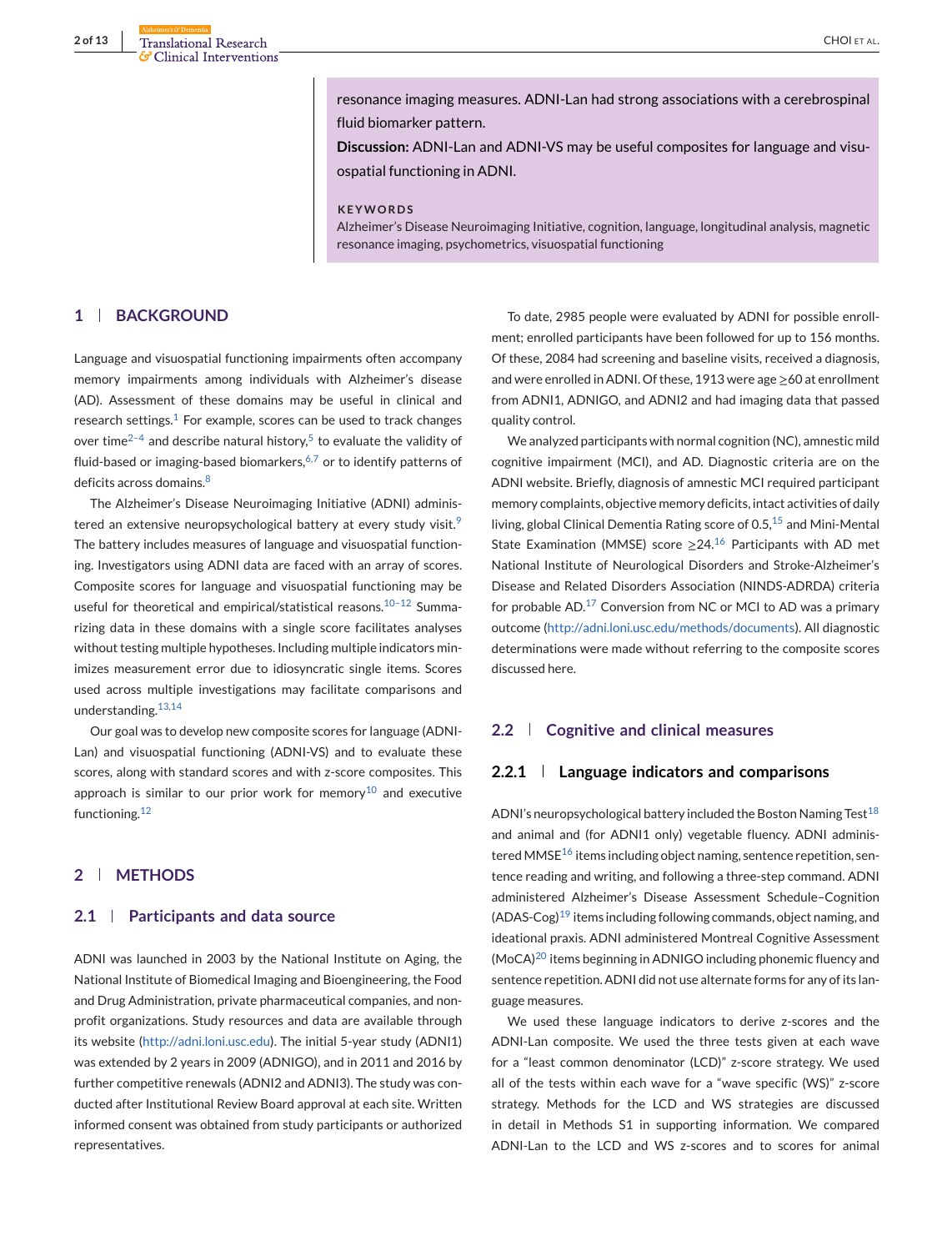fluency, vegetable fluency, and the Boston Naming Test and to sum scores from language items from the MMSE, ADAS-Cog, and Mo<sub>C</sub>A

# **2.2.2 Visuospatial functioning indicators and comparisons**

ADNI's neuropsychological battery included copying a clock, with five scored elements including circular face, symmetrical face, copying numbers for hours, presence of hands, and hands pointing to the requested time. The MMSE includes copying interlocking pentagons. The ADAS-Cog includes a constructional praxis item. ADNI did not use alternate forms for any of its visuospatial measures. We used all of these to develop the ADNI-VS composite. We compared that composite to the standard score for the clock and to a z-score made from all the indicators derived from the mean and standard deviation from all NC participants across all waves

## **2.2.3 Magnetic resonance imaging parameters**

All participants were scheduled to have a magnetic resonance imaging (MRI) evaluation at each study visit.<sup>[21](#page-11-0)</sup> ADNI magnetization-prepared rapid acquisition with gradient echo (MPRAGE) sequences have been processed using Freesurfer to characterize volumes and cortical thickness in prespecified regions.<sup>[21](#page-11-0)</sup> We selected specific regions for language<sup>[22–25](#page-11-0)</sup> and visuospatial function<sup>[26–29](#page-11-0)</sup> based on prior literature and downloaded variables from the ADNI website for volumes and cortical thickness for those regions (see Tables [1](#page-3-0) and [2\)](#page-4-0). ADNI used different scanning protocols at different study waves. All our imaging analyses were cross-sectional (ie, within a wave) and thus used either 1.5T *or* 3.0T MRI data, but never both in the same analyses.

# **2.2.4 Cerebrospinal fluid**

Some ADNI1 participants had baseline lumbar punctures for cerebrospinal fluid (CSF), which was evaluated for amyloid *β*1-42 (A*β*), total tau, and phosphorylated tau<sub>181p</sub> (p-tau). Sample collection and analysis are described in detail in Shaw et al.<sup>[30](#page-11-0)</sup> De Meyer et al.<sup>[31](#page-11-0)</sup> used Aβ and ptau to classify ADNI participants as having an AD signature or not, and provided us with their categories.

# **2.3 Psychometric analyses of baseline data**

We performed all psychometric analyses using Mplus<sup>[32](#page-11-0)</sup> or  $R^{33}$  $R^{33}$  $R^{33}$  Almost all of the language items are either dichotomous (right/wrong) or ordered categorical variables. The Boston Naming Test and the fluency items are counts of correctly identified objects and the number of

#### **HIGHLIGHTS**

- ∙ Composite scores can be useful for studies of cognitive functioning.
- ∙ Investigators developed scores for language and visuospatial functioning.
- ∙ The composite scores showed good evidence of validity across several analyses.
- ∙ Language and visuospatial composite scores are now available from the Alzheimer's Disease Neuroimaging Initiative web site.

#### **RESEARCH IN CONTEXT**

- ∙ **Systematic Review**: The authors reviewed the literature using traditional (eg, PubMed) sources. There have been few articles developing composite scores for language or visuospatial functioning, and fewer still comparing the performance of composite scores to standard scoring.
- ∙ **Interpretation**: Our findings support the use of the ADNI-Lan or ADNI-VS scores where composite scores for language or visuospatial functioning may prove useful.
- ∙ **Future directions**: Researchers have cited previous articles reporting the development of composite measures of memory (ADNI-Mem) and executive functioning (ADNI-EF). ADNI-Lan and ADNI-VS promise to provide similarly useful composites for language and visuospatial functioning.

words in 60 seconds. Count items can be modeled using a Poisson distribution, or categorized and treated as ordinal categorical variables. The maximum likelihood estimator with robust standard errors (MLR) allows Poisson distributions for count variables. Both MLR and weighted least squares with estimated mean and variance estimators can be used for dichotomous or ordinal categorical data. The Poisson distribution model would use fewer parameters but assumes count variables follow Poisson distributions. We categorized responses (Table S1 in supporting information) and compared Poisson distribution and ordinal categorical models using the MLR estimator. Factor loadings for non-count items were similar to each other (Tables S2–S4 in supporting information). However, scores derived from these models were substantially different, defined as >0.3 logit units, for a sizable proportion of the cohort, defined as >5%: 11% to 13% of scores were >0.3 units different for ADNI1, ADNI2/GO, and ADNI3 (see Figure S1 and its note in supporting information). Our final model treated these items as ordinal categorical indicators.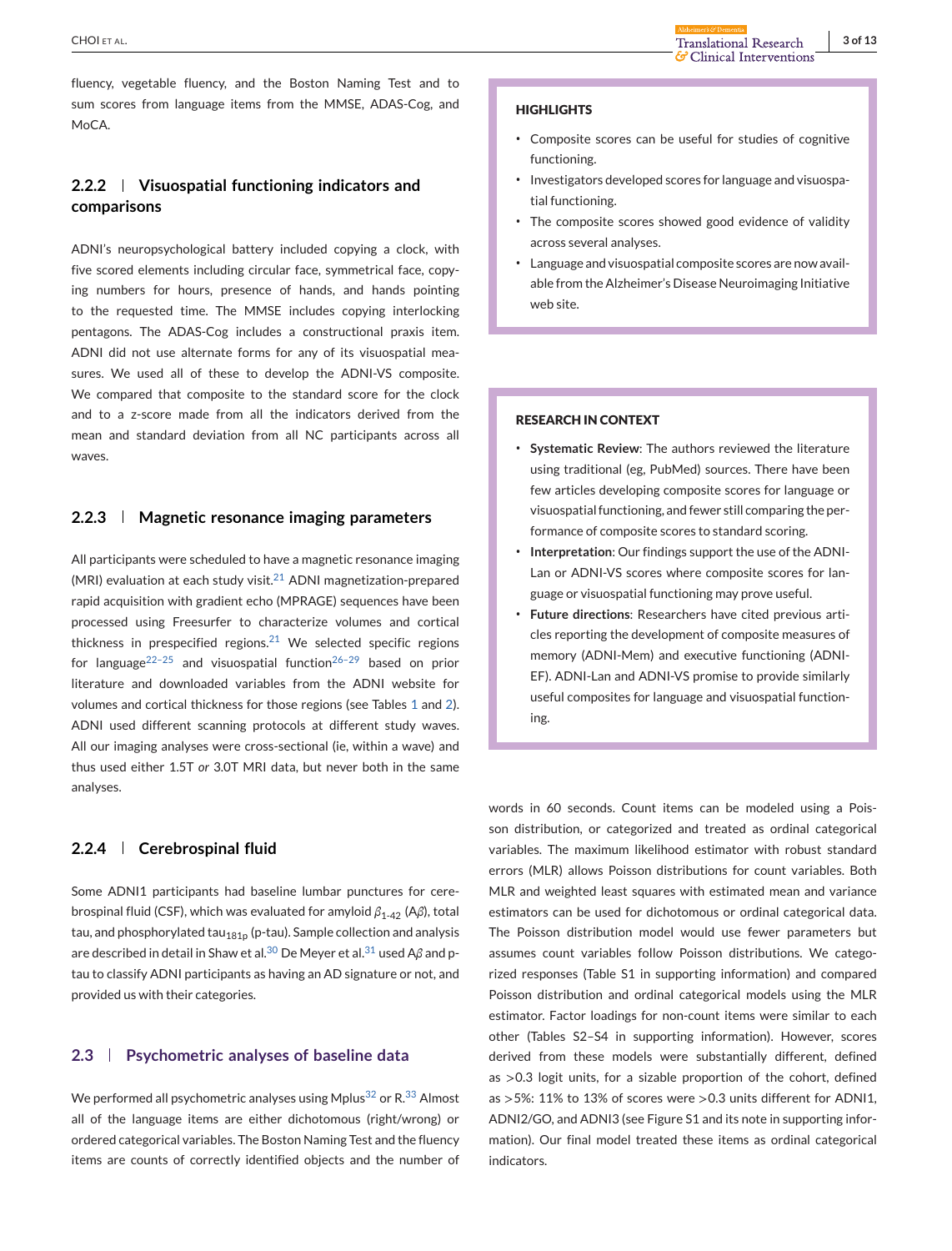<span id="page-3-0"></span>**4 of 13** Translational Research CHOI ET AL.

G Clinical Interventions

**TABLE 1** Adjusted associations between language scores and MRI-derived measures of left-sided cortical thickness for selected brain regions<sup>3</sup>

| <b>Group and measure</b>      | Angular<br>gyrus | Wernicke's<br>area | <b>Temporal</b><br>pole | <b>Inferior frontal</b><br>gyrus |
|-------------------------------|------------------|--------------------|-------------------------|----------------------------------|
| <b>MCI</b>                    |                  |                    |                         |                                  |
| ADNI1                         |                  |                    |                         |                                  |
| ADNI-Lan                      | 4.09             | 6.18               | 4.05                    | 3.15                             |
| LCD z-score                   | 3.61             | 5.29               | 2.99                    | 2.08                             |
| WS z-score                    | 3.82             | 5.61               | 3.27                    | 2.15                             |
| <b>Boston Naming (Total)</b>  | 4.34             | 7.14               | 4.57                    | 3.41                             |
|                               | 3.18             | 4.49               | 2.98                    | 3.31                             |
| Category Fluency - Animals    |                  |                    |                         |                                  |
| Category Fluency - Vegetables | 3.22             | 4.77               | 3.35                    | 1.95                             |
| MMSE Language Items           | 0.05             | $-0.51$            | $-1.41$                 | $-0.65$                          |
| ADAS-Cog Language Items       | 2.07             | 2.75               | 1.62                    | 0.30                             |
| ADNI2/GO                      |                  |                    |                         |                                  |
| ADNI-Lan                      | 3.48             | 6.01               | 4.49                    | 1.56                             |
| LCD z-score                   | 3.15             | 6.07               | 5.27                    | 2.33                             |
| WS z-score                    | 3.50             | 6.14               | 4.97                    | 2.30                             |
| <b>Boston Naming (Total)</b>  | 1.70             | 5.45               | 5.70                    | 0.89                             |
| Category Fluency - Animals    | 3.66             | 5.10               | 2.63                    | 1.50                             |
| MMSE Language Items           | 0.87             | 2.12               | 1.68                    | 2.09                             |
| ADAS Language Items           | 2.00             | 2.50               | 2.64                    | 1.38                             |
| MoCA - Animal Naming          | 1.49             | 2.51               | 3.27                    | 0.30                             |
| MoCA - All Language Items     | 2.16             | 3.59               | 2.54                    | 1.30                             |
| AD                            |                  |                    |                         |                                  |
| ADNI1                         |                  |                    |                         |                                  |
| ADNI-Lan                      | 4.77             | 5.82               | 5.63                    | 4.11                             |
| LCD z-score                   | 5.28             | 7.27               | 7.46                    | 4.45                             |
| WS z-score                    | 5.50             | 7.31               | 7.42                    | 4.65                             |
| <b>Boston Naming (Total)</b>  | 3.88             | 7.37               | 7.46                    | 3.60                             |
| Category Fluency - Animals    | 4.13             | 3.61               | 2.53                    | 3.53                             |
| Category Fluency - Vegetables | 3.50             | 3.91               | 3.64                    | 3.16                             |
| MMSE Language Items           | 0.69             | 1.41               | 1.64                    | 1.26                             |
| ADAS-Cog Language Items       | 5.00             | 5.67               | 6.55                    | 3.38                             |
| ADNI2/GO                      |                  |                    |                         |                                  |
| ADNI-Lan                      | 5.45             | 6.03               | 4.72                    | 3.09                             |
| LCD z-score                   | 4.88             | 5.93               | 4.20                    | 3.00                             |
| WS z-score                    | 5.89             | 6.76               | 4.45                    | 3.44                             |
| <b>Boston Naming (Total)</b>  | 3.92             | 5.86               | 5.80                    | 2.78                             |
| Category Fluency - Animals    | 4.19             | 3.80               | 2.75                    | 2.22                             |
| MMSE Language Items           | $-0.94$          | 2.53               | 1.80                    | 0.76                             |
| ADAS Language Items           | 4.75             | 5.81               | 4.92                    | 2.66                             |
| MoCA - Animal Naming          | 4.70             | 4.77               | 5.37                    | 2.21                             |
| MoCA - All Language Items     | 5.47             | 6.48               | 4.01                    | 3.46                             |

Test statistics for MRI cortical thickness measures (left hemisphere, adjusted for intracranial volume) from regression models for the language score controlling for age, education, sex, presence of ≥1 *APOE-ε4* alleles, by baseline diagnosis and ADNI phase. ADAS-Cog scores were reversed, so higher implies better performance. Bolded values indicate *P* values < 0.05.

Abbreviations: ADAS, Alzheimer's Disease Assessment Schedule; ADAS-Cog, Alzheimer's Disease Assessment Schedule–Cognition; ADNI, Alzheimer's Disease Neuroimaging Initiative; ADNI-Lan, ADNI language composite; LCD, least common denominator; MMSE, Mini-Mental State Examination; MoCA, Montreal Cognitive Assessment; MRI, magnetic resonance imaging; WS, wave specific.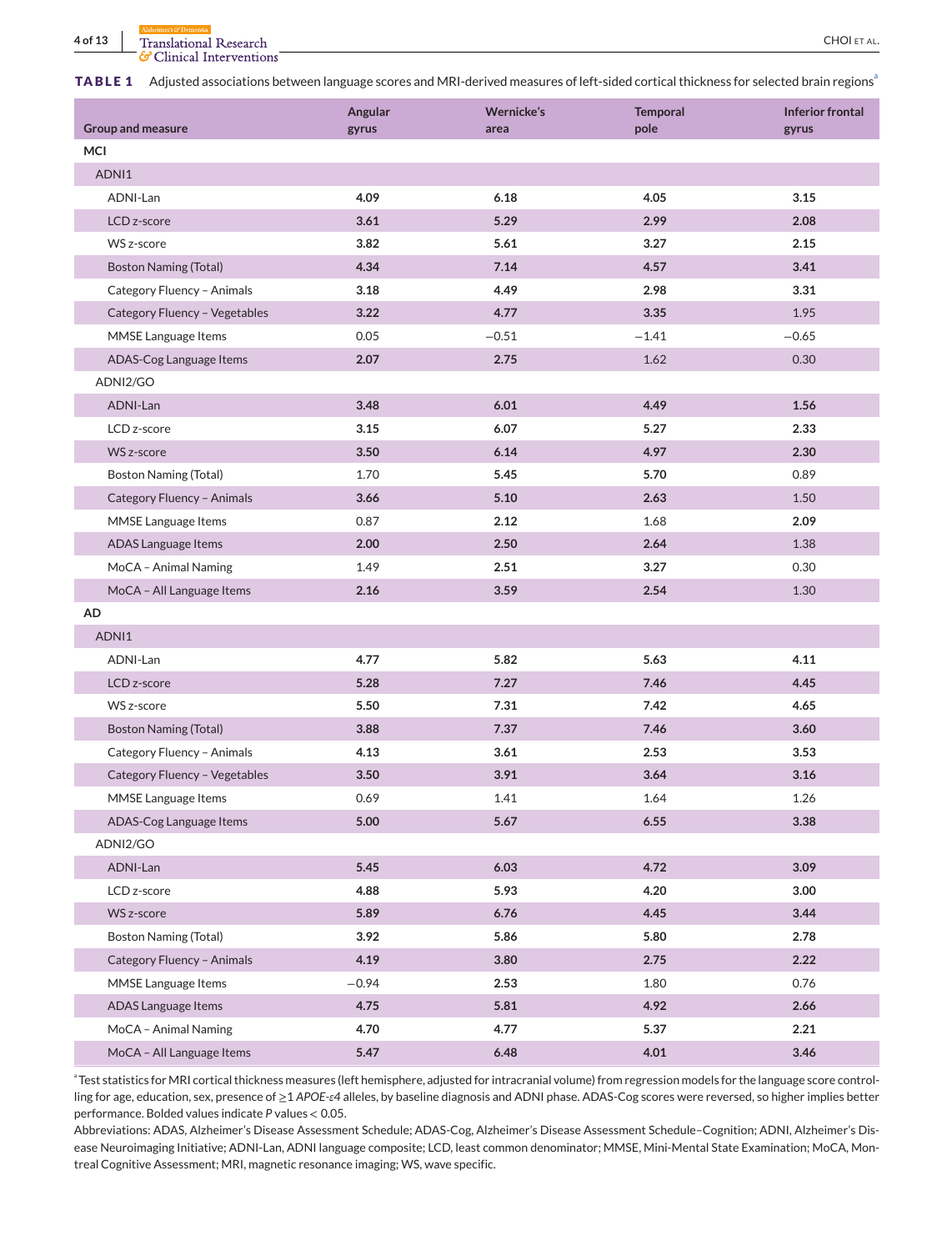<span id="page-4-0"></span>**TABLE 2** Adjusted associations between visuospatial scores and MRI-derived measures of cortical thickness for selected brain regions<sup>3</sup>

| <b>Group and measure</b> | Superior<br>temporal<br>gyrus | <b>Inferior</b><br>parietal | <b>Inferior</b><br>temporal<br>gyrus | <b>Inferior</b><br>frontal<br>gyrus | <b>Fusiform</b> | Lingual<br>gyrus | Lateral<br>occipital | Pericalcarine |
|--------------------------|-------------------------------|-----------------------------|--------------------------------------|-------------------------------------|-----------------|------------------|----------------------|---------------|
| MCI                      |                               |                             |                                      |                                     |                 |                  |                      |               |
| ADNI1                    |                               |                             |                                      |                                     |                 |                  |                      |               |
| <b>ADNI-VS</b>           | 3.66                          | 4.15                        | 4.77                                 | 3.27                                | 3.85            | 2.45             | 3.04                 | 2.14          |
| Z-score                  | 3.76                          | 3.97                        | 4.58                                 | 3.15                                | 3.77            | 2.43             | 3.05                 | 1.78          |
| Clock Score              | 3.43                          | 3.15                        | 4.17                                 | 2.94                                | 2.97            | 1.38             | 2.09                 | 1.58          |
| ADNI 2/GO                |                               |                             |                                      |                                     |                 |                  |                      |               |
| <b>ADNI-VS</b>           | 2.50                          | 2.25                        | 1.26                                 | 1.72                                | 2.03            | 1.01             | 1.99                 | $-0.85$       |
| Z-score                  | 2.56                          | 2.62                        | 1.18                                 | 1.93                                | 1.85            | 1.36             | 2.11                 | $-0.41$       |
| Clock score              | 2.72                          | 1.59                        | 1.41                                 | 2.12                                | 2.19            | 0.56             | 0.84                 | $-1.41$       |
| <b>AD</b>                |                               |                             |                                      |                                     |                 |                  |                      |               |
| ADNI <sub>1</sub>        |                               |                             |                                      |                                     |                 |                  |                      |               |
| <b>ADNI-VS</b>           | 2.07                          | 4.45                        | 1.89                                 | 2.61                                | 2.49            | 1.30             | 3.79                 | 1.37          |
| Z-score                  | 2.80                          | 6.27                        | 2.96                                 | 3.00                                | 4.40            | 3.42             | 6.09                 | 2.67          |
| Clock score              | 2.02                          | 5.61                        | 2.41                                 | 2.26                                | 3.60            | 3.53             | 5.59                 | 1.76          |
| ADNI 2/GO                |                               |                             |                                      |                                     |                 |                  |                      |               |
| <b>ADNI-VS</b>           | 0.37                          | 4.42                        | 2.03                                 | 0.20                                | 3.48            | 2.68             | 4.05                 | 1.37          |
| Z-score                  | 1.60                          | 6.63                        | 3.06                                 | 0.09                                | 5.58            | 4.29             | 6.50                 | 2.49          |
| Clock score              | 1.25                          | 5.54                        | 3.02                                 | 1.44                                | 4.11            | 1.43             | 4.25                 | 1.30          |

Test statistics for MRI cortical thickness measures (adjusted for intracranial volume) from regression models for the visuospatial outcomes controlling for age, education, sex, presence of ≥1 *APOE-ε4* alleles, by baseline diagnosis and ADNI phase. Bolded values indicate *P* values < 0.05.

Abbreviations: AD, Alzheimer's disease; ADNI, Alzheimer's Disease Neuroimaging Initiative; ADNI-VS, ADNI visuospatial composite; LCD, least common denominator; MCI, mild cognitive impairment; MRI, magnetic resonance imaging.

Second, we evaluated dimensionality. The simplest confirmatory factor analysis (CFA) models are single-factor models in which all items are conceptualized as indicators of a single underlying factor. A more complicated model is a bi-factor model, in which, in addition to a factor defined by all the items, distinct subsets of items are also conceptualized as indicators of secondary factors. For example, for visuospatial, there are five clock items that could share methods variance beyond their relationship with visuospatial functioning defined by all the items.

We fit single-factor and bi-factor models to the data. We considered fit statistics including the confirmatory fit index (CFI), the Tucker-Lewis index (TLI), and the root mean squared error of approximation (RMSEA). Useful thresholds for these indices for model fit include CFI > 0.95, TLI > 0.95, and RMSEA <  $0.08$ .<sup>[34](#page-11-0)</sup> We also compared scores using single-factor and bi-factor models, using the approach outlined above; if using the simpler but theoretically less justified single-factor model was associated with differences in scores >|0.3| for >5% of participants, we would choose the bi-factor model. Otherwise we would choose the simpler single-factor model.

For language we compared single-factor models to several candidate bi-factor models. For ADNI1, one of these was theory-driven based on item content. The other two models were data-driven using the Omega package in  $R^{33}$  with different thresholds for salient loadings for secondary domains (see Methods S2 in supporting information). Fit statistics for all these models were good (see Table S5 in supporting information). Factor loadings for two bi-factor models had negative loadings on secondary domains, suggesting overfitting. There were no participants with scores that differed by as much as 0.3.

G' Clinical Intervention

For ADNI2/Go, we used two candidate bi-factor models, one developed from Omega and the other using cluster analyses as shown in our recent article, $8$  which we evaluated because the theoretical justification for secondary factors from Omega was weaker (see Methods S2 and Table S6 in supporting information). Fit statistics for all models were good, and there were few participants (9 for the cluster analysisbased model, or 0.6%, and 12 for the Omega-based model, or 0.8%). These results led us to choose a single-factor model for language (see Methods S1 and S2).

For the visuospatial domain, the Omega package suggested a single bi-factor structure, with three clock items in one secondary domain and the other two in another, and the remaining items in a third secondary domain. Fit statistics were nearly identical for single- and bifactor models. There was one participant with a score that was different by >|0.3| across all ADNI enrollment waves (n = 2985). Fit statistics for the single-factor model were good, with TLI 0.97, CFI 0.96, and RMSEA 0.026. These results led us to choose a single-factor model for visuospatial.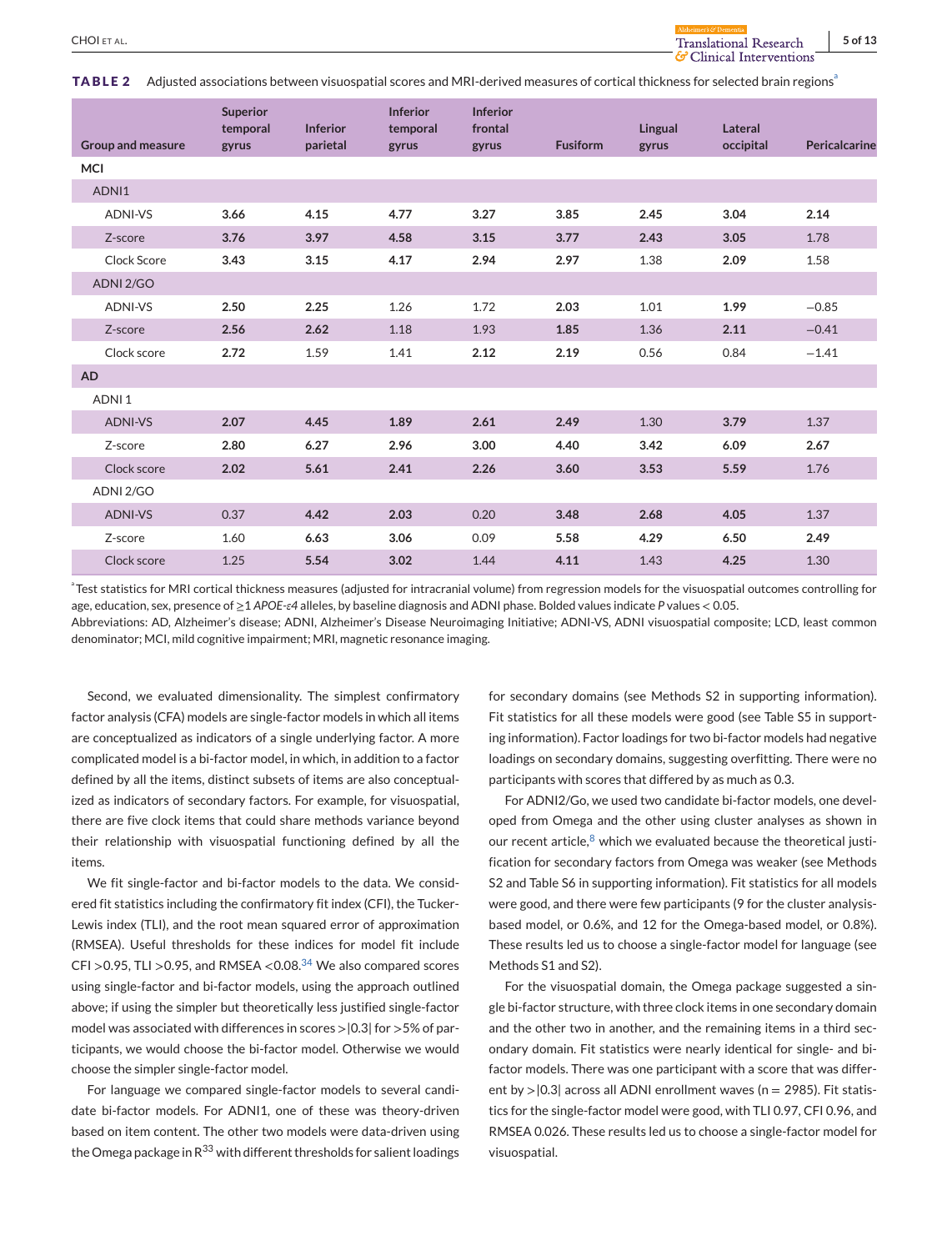<span id="page-5-0"></span>**6 of 13** Translational Research CHOI ετ AL.<br> **6** CHOI ET AL.

## **TABLE 3** Baseline demographic, clinical data by baseline diagnosis

|                                             | <b>Normal Cognition (NC)</b>    |                    |                 |  |
|---------------------------------------------|---------------------------------|--------------------|-----------------|--|
|                                             | $ADNI1n = 229$                  | ADNI2/GO $n = 401$ | ADNI $3n = 334$ |  |
| Baseline demographic characteristics        |                                 |                    |                 |  |
| Female, n (%)                               | 110 (48%)                       | 226 (56%)          | 203 (61%)       |  |
| Age in years, mean (SD)                     | 76.0 (5.0)                      | 72.8(6.1)          | 70.8 (5.8)      |  |
| Education in years, mean (SD)               | 16.1(2.9)                       | 16.6(2.6)          | 16.9(2.2)       |  |
| $\geq$ 1 APOE-ε4 allele, n (%)              | 61 (27%)                        | 87 (30%)           | 86 (26%)        |  |
| Baseline language data, mean (SD)           |                                 |                    |                 |  |
| ADNI-Lan                                    | 0.80(0.71)                      | 0.71(0.66)         | 0.80(0.73)      |  |
| LCD z-score                                 | $-0.06(0.61)$                   | $-0.03(0.64)$      | 0.08(0.60)      |  |
| WS z-score                                  | 0.05(0.54)                      | 0.03(0.55)         | $-0.004(0.56)$  |  |
| MMSE Language Items                         | 7.84(0.42)                      | 7.82(0.43)         | 7.83(0.41)      |  |
| ADAS-Cog Language Items                     | 14.80 (0.53)                    | 14.77 (0.57)       | 14.84 (0.45)    |  |
| Category Fluency - Animals                  | 19.93 (5.59)                    | 20.93 (5.29)       | 22.00(5.63)     |  |
| Category Fluency - Vegetables               | 14.70 (3.91)                    | NA                 | <b>NA</b>       |  |
| <b>Boston Naming (Total)</b>                | 27.89 (2.29)                    | 28.22 (2.10)       | <b>NA</b>       |  |
| MoCA - Animal Naming                        | <b>NA</b>                       | 2.90(0.30)         | 2.93(0.27)      |  |
| MoCA - All Language Items                   | <b>NA</b>                       | 5.44(0.74)         | 5.52(0.75)      |  |
| Baseline Visuospatial data, mean (SD)       |                                 |                    |                 |  |
| ADNI-VS                                     | 0.27(0.62)                      | 0.20(0.56)         | 0.20(0.60)      |  |
| Z-score                                     | 0.03(0.97)                      | 0.01(0.93)         | $-0.04(1.09)$   |  |
| Clock score                                 | 4.86(0.42)                      | 4.87(0.37)         | 4.85(0.41)      |  |
|                                             |                                 |                    |                 |  |
|                                             | Mild Cognitive Impairment (MCI) |                    |                 |  |
|                                             | $ADNI1n = 385$                  | ADNI2/GO $n = 546$ | $ADNI3n = 102$  |  |
| <b>Baseline Demographic Characteristics</b> |                                 |                    |                 |  |
| Female, n (%)                               | 136 (35%)                       | 241 (44%)          | 38 (37%)        |  |
| Age in years, mean (SD)                     | 75.5 (6.8)                      | 72.8 (6.9)         | 73.5(7.3)       |  |
| Education in years, mean (SD)               | 15.6(3.0)                       | 16.2(2.7)          | 16.6(2.5)       |  |
| $\geq$ 1 APOE-ε4 allele, n (%)              | 209 (54%)                       | 210 (48%)          | 28 (27%)        |  |
| Baseline language data, mean (SD)           |                                 |                    |                 |  |
| ADNI-Lan                                    | $-0.04(0.76)$                   | 0.34(0.71)         | 0.24(0.57)      |  |
| LCD z-score <sup>ª</sup>                    | $-0.71(0.89)$                   | $-0.42(0.78)$      | $-0.35(0.63)$   |  |
| WS z-score                                  | $-0.95(1.18)$                   | $-0.39(0.87)$      | $-0.51(0.59)$   |  |
| MMSE Language Items                         | 7.65(0.56)                      | 7.66(0.59)         | 7.70(0.52)      |  |
| ADAS-Cog Language Items                     | 14.41 (0.86)                    | 14.60 (0.72)       | 14.67 (0.54)    |  |
| Category Fluency - Animals                  | 15.82 (4.92)                    | 18.01 (5.19)       | 17.52 (4.34)    |  |
| Category Fluency - Vegetables               | 10.71 (3.45)                    | <b>NA</b>          | <b>NA</b>       |  |
| <b>Boston Naming (Total)</b>                | 25.47 (4.10)                    | 26.75 (3.45)       | <b>NA</b>       |  |
| MoCA - Animal Naming                        | <b>NA</b>                       | 2.82(0.43)         | 2.74(0.48)      |  |
| MoCA - All Language Items                   | <b>NA</b>                       | 5.19(0.97)         | 4.87(1.02)      |  |
| Baseline visuospatial data, mean (SD)       |                                 |                    |                 |  |
| ADNI-VS                                     | $-0.10(0.80)$                   | 0.01(0.69)         | $-0.01(0.68)$   |  |
| Z-score                                     | $-0.59(1.44)$                   | $-0.35(1.18)$      | $-0.39(1.33)$   |  |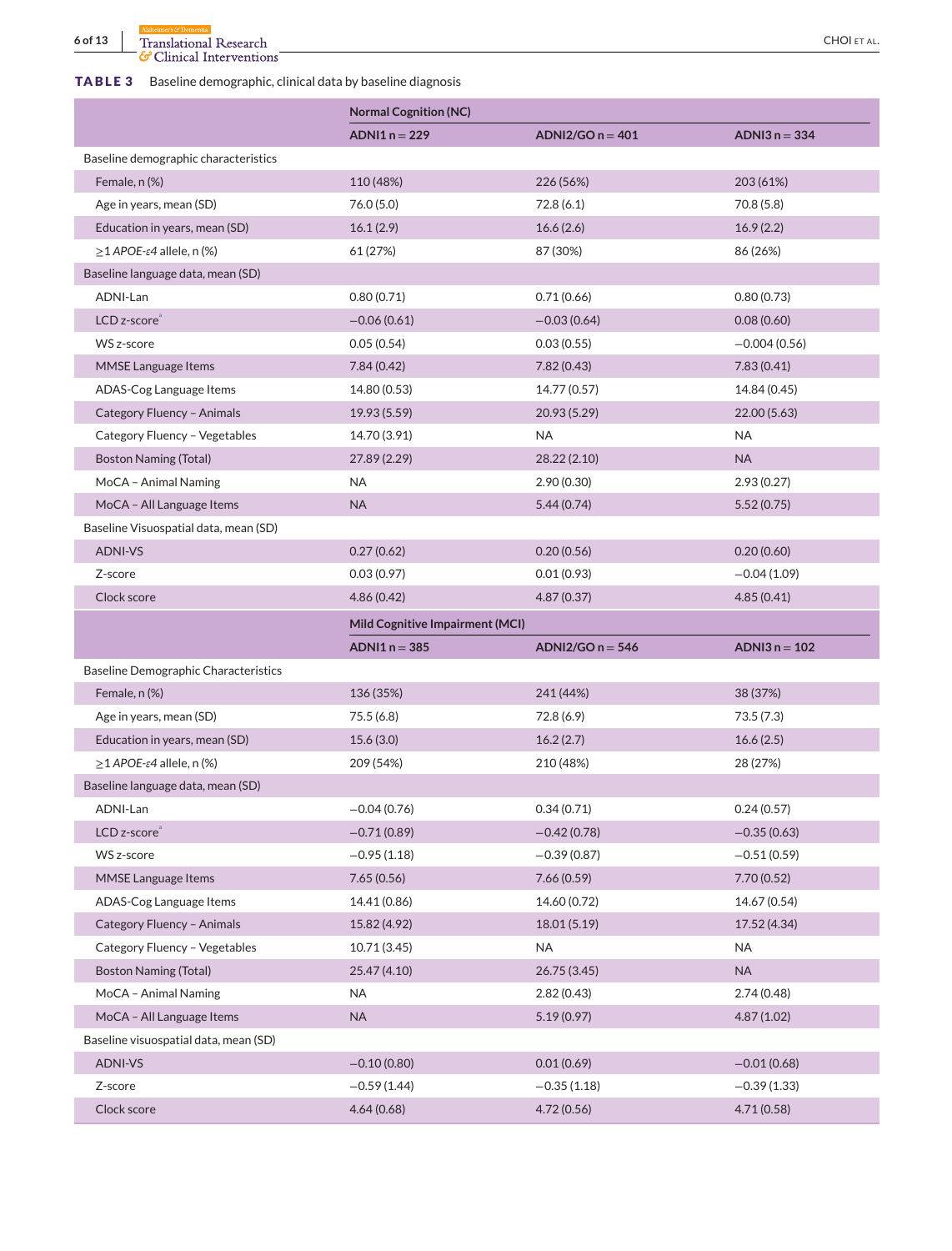#### <span id="page-6-0"></span>**TABLE 3** Continued.

|                                              | Alzheimer's Disease (AD) |                    |                |  |
|----------------------------------------------|--------------------------|--------------------|----------------|--|
|                                              | $ADNI1n = 186$           | ADNI2/GO $n = 177$ | ADNI3 $n = 30$ |  |
| Baseline demographic characteristics         |                          |                    |                |  |
| Female, n (%)                                | 85 (46%)                 | 72 (41%)           | 12 (40%)       |  |
| Age in years, mean (SD)                      | 76.1(6.7)                | 75.6 (7.4)         | 75.2(8.7)      |  |
| Education in years, mean (SD)                | 14.7(3.1)                | 15.8(2.8)          | 15.9(3.1)      |  |
| $\geq$ 1 APOE- $\varepsilon$ 4 allele, n (%) | 123 (66%)                | 94 (67%)           | 7(23%)         |  |
| Baseline language data, mean (SD)            |                          |                    |                |  |
| ADNI-Lan                                     | $-0.75(0.87)$            | $-0.59(0.99)$      | $-0.24(0.87)$  |  |
| LCD z-score <sup>ª</sup>                     | $-1.48(1.39)$            | $-1.58(1.55)$      | $-1.31(1.06)$  |  |
| WS z-score                                   | $-2.12(1.86)$            | $-1.80(1.41)$      | $-1.21(0.97)$  |  |
| MMSE Language Items                          | 7.51(0.71)               | 7.48(0.88)         | 7.30(1.06)     |  |
| ADAS-Cog Language Items                      | 13.70 (1.49)             | 13.59 (1.70)       | 14.06 (0.93)   |  |
| Category Fluency - Animals                   | 12.38 (4.91)             | 12.14(5.13)        | 12.87 (5.60)   |  |
| Category Fluency - Vegetables                | 7.81(3.34)               | <b>NA</b>          | <b>NA</b>      |  |
| <b>Boston Naming (Total)</b>                 | 22.21 (6.26)             | 21.91 (5.95)       | <b>NA</b>      |  |
| MoCA - Animal Naming                         | <b>NA</b>                | 2.42(0.81)         | 2.81(0.40)     |  |
| MoCA - All Language Items                    | <b>NA</b>                | 4.17(1.53)         | 4.56(1.31)     |  |
| Baseline visuospatial data, mean (SD)        |                          |                    |                |  |
| <b>ADNI-VS</b>                               | $-0.59(0.93)$            | $-0.38(0.87)$      | $-0.46(0.88)$  |  |
| Z-score                                      | $-1.68(2.18)$            | $-1.38(2.07)$      | $-1.57(2.26)$  |  |
| Clock score                                  | 4.34(0.98)               | 4.44(0.91)         | 4.20(1.15)     |  |

a LCD, "least common denominator" z score strategy; WS, "wave specific" z score strategy; see text for details.

Abbreviations: ADAS, Alzheimer's Disease Assessment Schedule; ADAS-Cog, Alzheimer's Disease Assessment Schedule–Cognition; ADNI, Alzheimer's Disease Neuroimaging Initiative; ADNI-Lan, ADNI language composite; ADNI-VS, ADNI visuospatial composite; APOE, apolipoprotein E; LCD, least common denominator; MMSE, Mini-Mental State Examination; MoCA, Montreal Cognitive Assessment; MRI, magnetic resonance imaging; SD, standard deviation; WS, wave specific.

## **2.4 Determination of scores from other study visits**

We fixed item thresholds and loadings based on the baseline study visit. We used those item parameters to obtain ADNI-Lan and ADNI-VS scores at subsequent visits using Mplus.[32](#page-11-0)

### **2.5 Comparisons of scores**

We performed several analyses to evaluate the validity of our composite scores. For all language analyses, we performed analyses separately by study wave because the battery of language items differed by wave. We also performed imaging analyses separately for 1.5T and 3T MRI platforms. Because all analyses are descriptive, we did not adjust *P* values to account for multiple hypotheses.

## **2.5.1 Rates of change**

We used mixed effects models with random intercepts and slopes for each individual to characterize rates of change for people with NC, MCI, and AD, adjusting for age, education, sex, and apolipoprotein E (*APOE*) genotype coded as ≥1 versus 0 *ε*4 alleles. We used slope terms and standard errors to determine sample sizes needed per group to detect a 25% reduction in rate of decline in 12 months with 80% power and  $\alpha$  = 0.05, assuming a two-sided test.

## **2.5.2 Time to conversion for people with NC, MCI**

For NC and MCI participants, we used Cox proportional hazard models of time to MCI and to AD controlling for age, education, sex, and *APOE* genotype.

# **2.5.3 Strength of association with MRI parameters**

We used standard linear regression models to determine strength of association between cognitive scores and selected MRI values from baseline, adjusting for total intracranial volume, age, education, sex, and *APOE* genotype.

& Clinical Interventions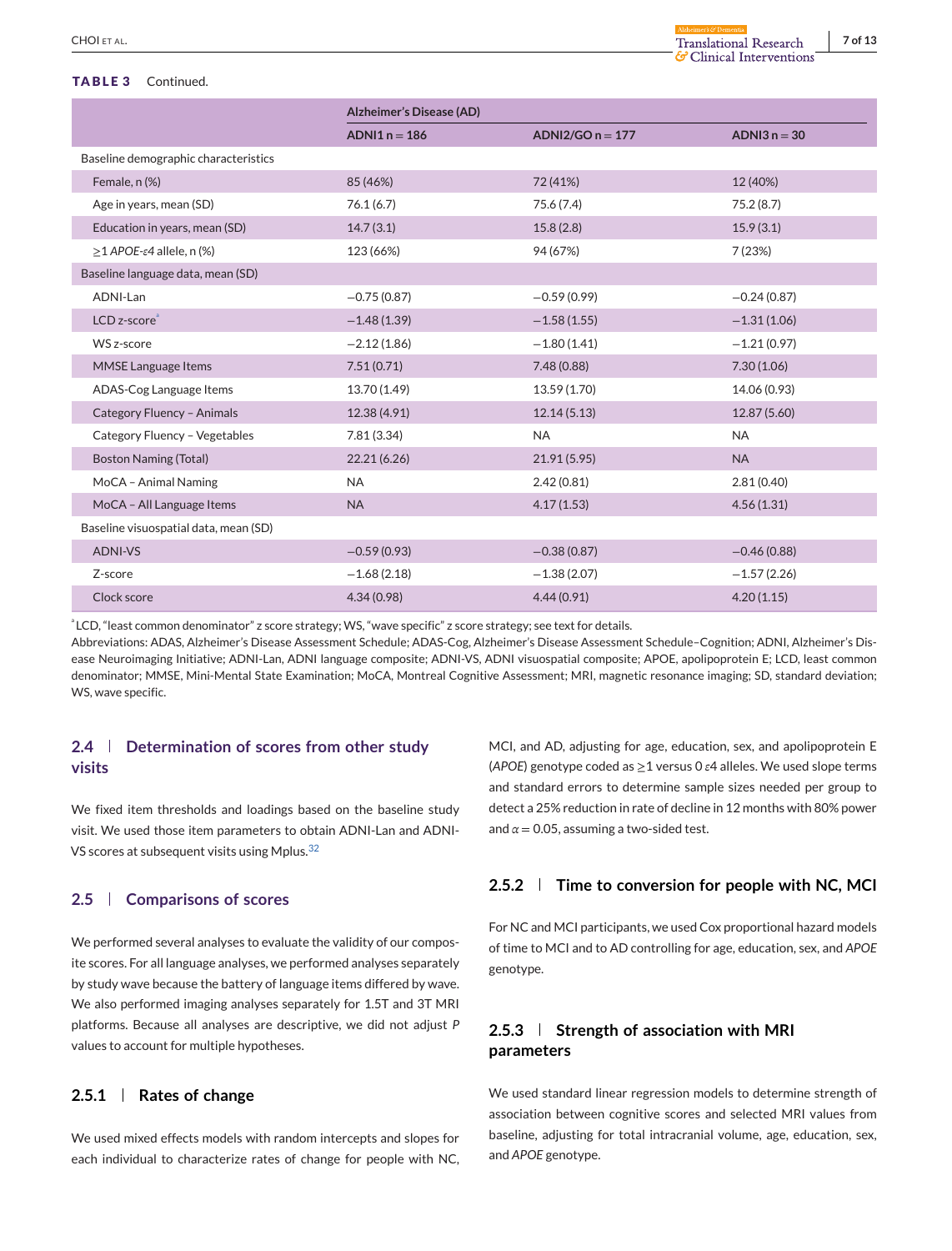# **2.5.4 Ability to differentiate trajectories of participants with MCI with the De Meyer et al. AD CSF biomarker profile**

We used the CSF data discussed in 2.2.4 to divide people with MCI into those with and without the AD biomarker profile.We used linear mixed effects models to determine the cognitive score's ability to differentiate trajectories of participants with and without AD biomarker profiles. We used random intercepts and slopes and an unstructured covariance matrix, controlling for age, education, sex, and *APOE* genotype.

## **3 RESULTS**

## **3.1 Characteristics of participants**

Demographic, cognitive, and imaging data for the 1913 included participants from ADNI1 and ADNI2/GO are shown in Table [3.](#page-5-0) The ADNI-Lan composite score captured differences in language performance across the three diagnostic groups (*P* < 0.0001). The MMSE and ADAS-Cog language items did not differentiate clinically meaningful differences between people with NC and people with MCI, though scores were lower for people with AD (both *P* < 0.0001 overall). The Boston Naming Test and animal and vegetable fluency distinguish well across diagnostic groups (all *P* < 0.0001).

The ADNI-VS composite score also captures differences in performance across the three diagnostic groups (*P* < 0.0001) and did so with more clinically meaningful differences than the clock copy score (still *P* < 0.0001).

Cortical thickness data for regions associated with language and visuospatial functioning respectively, are shown in the bottom part of Table [3.](#page-5-0) There were modest differences across groups in some regions (see [Table S6\)](#page-10-0).

## **3.2 Sample sizes needed to detect changes over time**

The 1610 included participants accrued 6598 person-years of followup (mean 4.1 years, standard deviation [SD] 2.9 years, range 6 months to 13 years, interquartile range 3 to 6 years). Table [4](#page-8-0) shows test statistics from mixed effects models of change over time within each diagnostic group, along with sample sizes that would be needed to show 25% differences across groups. Neither language nor visuospatial functioning showed much change over time among participants with NC (left column). For participants with MCI, the ADNI-Lan score required the smallest sample, and in AD, the WS z-score was smallest, though none of these differences were tested statistically. The z-score required the smallest sample for visuospatial functioning.

### **3.3 Ability to predict conversion**

Table [5](#page-9-0) shows results for analyses of conversions from NC to MCI and from MCI to AD. Baseline variation in language and visuospatial

functioning was not strongly associated with risk of conversion from NC to MCI (left column). Point estimates for ADNI-Lan were similar to comparators. Baseline language and visuospatial functioning were associated with increased risk of conversion from MCI to AD. For language, the point estimate for ADNI-Lan was the best of those considered, including the two z-scores, at predicting conversion to AD, while for visuospatial functioning, all point estimates were similar. As in section 3.2, these comparisons are descriptive.

# **3.4 Strength of association with a priori selected MRI measures**

There were no a priori selected regions with strong associations with language measures among people with NC (not shown). Table [1](#page-3-0) shows associations for language scores. ADNI-Lan had statistically significant associations with all regions in all samples, except for one. Table [2](#page-4-0) shows strength of associations between visuospatial scores and a priori selected regions for participants with MCI and AD. Strong associations with ADNI-VS were observed for most of these regions, as they were for the z-score and the clock Score.

# **3.5 Ability to differentiate trajectories for people with MCI with the AD CSF biomarker pattern**

Table [6](#page-10-0) shows test statistics for the effect of having the CSF biomarker pattern on the intercept and slope for language (top) and visuospatial functioning (bottom) in adjusted mixed effects models. Having the AD CSF biomarker profile was associated with lower language score intercepts for almost all the measures, though only ADNI-Lan was distinguishable from zero. Having the AD CSF biomarker pattern was associated with more rapid rates of decline for each of the language measures. Test statistics for the ADNI-Lan were larger than those of any comparator (not tested statistically). Having the AD CSF biomarker signature was not associated with visuospatial functioning intercepts. Of the slopes, only the z score was statistically significant.

## **4 DISCUSSION**

In this article we present methods used to derive composite language and visuospatial scores from ADNI's neuropsychological battery, and present results of analyses addressing validity. The ADNI-Lan measure performed well in comparison to other language scores that can be derived from the ADNI battery. ADNI-Lan has the advantage of incorporating all of the language indicators. This is particularly appealing in the context of the changing battery across ADNI's different waves. Fewer items were administered to assess visuospatial functioning. ADNI-VS, a z-score, and the clock composite score performed similarly in our comparative validity analyses.

There have been few previous composite scores for language or visuospatial functioning in the literature. Deters et al. used principal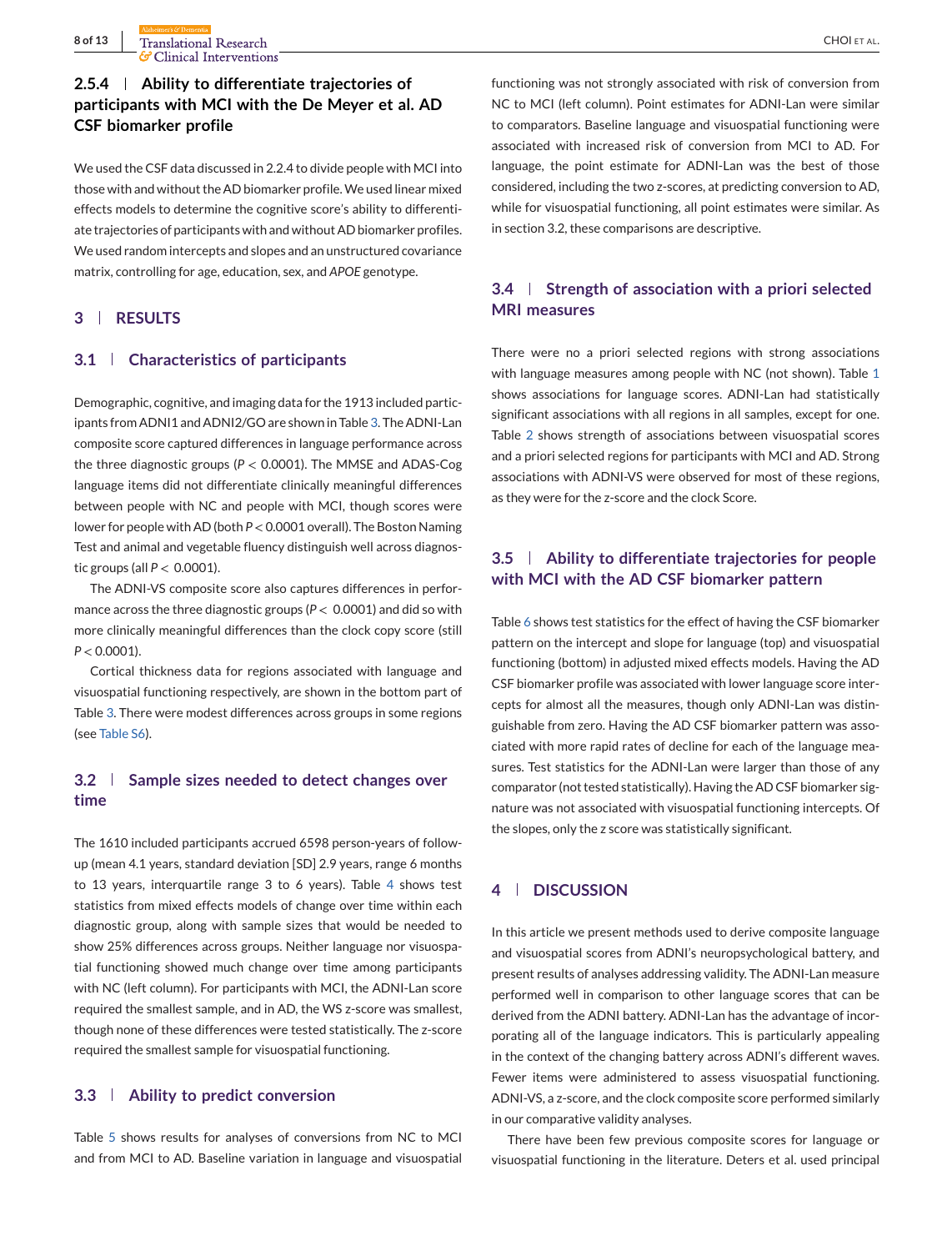<span id="page-8-0"></span>**TABLE 4** Test statistics, coefficients for time, and resulting sample sizes needed per group to detect a 25% change for language and visuospatial functioning measures

|                                              | <b>Normal Cognition</b>                            |                                    | <b>Mild Cognitive Impairment</b>                   |                                    | Late Onset Alzheimer's Disease                     |                                    |
|----------------------------------------------|----------------------------------------------------|------------------------------------|----------------------------------------------------|------------------------------------|----------------------------------------------------|------------------------------------|
| Language scores by<br>study phases           | <b>Test statistic</b><br>(Coefficient)<br>for time | <b>Sample</b><br>size per<br>group | <b>Test statistic</b><br>(Coefficient) for<br>time | <b>Sample</b><br>size per<br>group | <b>Test statistic</b><br>(Coefficient) for<br>time | <b>Sample</b><br>size per<br>group |
| All phases                                   |                                                    |                                    |                                                    |                                    |                                                    |                                    |
| ADNI-Lan                                     | $-9.4(-0.06)$                                      | 17,000                             | $-16.6(-0.14)$                                     | 1700                               | $-14.7(-0.37)$                                     | 200                                |
| LCD z-score                                  | $-5.7(-0.05)$                                      | 55,000                             | $-12.3(-0.17)$                                     | 2500                               | $-9.8(-0.43)$                                      | 200                                |
| WS z-score                                   | $-1.4(-0.02)$                                      | 359,000                            | $-11.3(-0.15)$                                     | 1800                               | $-11.7(-0.42)$                                     | 150                                |
| Category Fluency -<br>Animals                | $-7.2(-0.05)$                                      | 38,000                             | $-16.8(-0.12)$                                     | 4100                               | $-10.8(-0.31)$                                     | 600                                |
| <b>MMSE Language Items</b>                   | $-3.2(-0.03)$                                      | 278,000                            | $-7.9(-0.10)$                                      | 13,600                             | $-6.1(-0.31)$                                      | 1200                               |
| ADAS-Cog Language<br>Items                   | $-2.9(-0.03)$                                      | 207,000                            | $-10.8(-0.15)$                                     | 3600                               | $-9.9(-0.41)$                                      | 300                                |
| ADNI1 only                                   |                                                    |                                    |                                                    |                                    |                                                    |                                    |
| ADNI-Lan                                     | $-8.2(-0.08)$                                      | 11,000                             | $-14.8(-0.28)$                                     | 900                                | $-11.7(-0.37)$                                     | 200                                |
| LCD z-score                                  | $-5.1(-0.06)$                                      | 38,000                             | $-10.5(-0.21)$                                     | 1500                               | $-7.6(-0.38)$                                      | 250                                |
| WS z-score                                   | 0.45(0.01)                                         | 1.318.000                          | $-9.2(-0.19)$                                      | 1000                               | $-8.9(-0.40)$                                      | 160                                |
| Category Fluency -<br>Vegetables             | $-0.9(-0.01)$                                      | 405.000                            | $-10.9(-0.18)$                                     | 2200                               | $-9.1(-0.28)$                                      | 800                                |
| ADNI 1, 2, GO only                           |                                                    |                                    |                                                    |                                    |                                                    |                                    |
| ADNI-Lan                                     | $-9.4(-0.06)$                                      | 16,000                             | $-16.6(-0.14)$                                     | 1700                               | $-14.7(-0.37)$                                     | 200                                |
| LCD z-score                                  | $-5.7(-0.05)$                                      | 55,000                             | $-12.3(-0.17)$                                     | 2500                               | $-9.8(-0.43)$                                      | 220                                |
| WS z-score                                   | $-1.4(-0.02)$                                      | 338,000                            | $-11.3(-0.15)$                                     | 1800                               | $-11.8(-0.42)$                                     | 150                                |
| <b>Boston Naming (Total)</b>                 | $-4.1(-0.03)$                                      | 70,000                             | $-11.4(-0.11)$                                     | 3600                               | $-11.4(-0.28)$                                     | 300                                |
| ADNI 2, GO, 3 only                           |                                                    |                                    |                                                    |                                    |                                                    |                                    |
| ADNI-Lan                                     | $-4.9(-0.05)$                                      | 78,000                             | $-8.9(-0.10)$                                      | 4400                               | $-8.8(-0.38)$                                      | 200                                |
| LCD z-score                                  | $-2.9(-0.04)$                                      | 165,000                            | $-7.0$ ( $-0.13$ )                                 | 5100                               | $-7.0(-0.54)$                                      | 200                                |
| WS z-score                                   | $-2.5(-0.04)$                                      | 66,000                             | $-6.5(-0.11)$                                      | 3800                               | $-8.9(-0.51)$                                      | 140                                |
| MoCA-Animal<br>Naming                        | $-2.0(-0.03)$                                      | 184,000                            | $-3.6(-0.05)$                                      | 59,100                             | $-0.9(-0.08)$                                      | 17,100                             |
| MoCA - All Language<br>Items                 | $-1.5(-0.02)$                                      | 148,000                            | $-4.1(-0.05)$                                      | 38,100                             | $-4.16(-0.23)$                                     | 2000                               |
| Visuospatial functioning scores (all phases) |                                                    |                                    |                                                    |                                    |                                                    |                                    |
| <b>ADNI-VS</b>                               | $-5.4(-0.05)$                                      | 70,000                             | $-11.0(-0.10)$                                     | 11,700                             | $-8.2(-0.26)$                                      | 1200                               |
| Z-score                                      | $-5.3(-0.05)$                                      | 53,000                             | $-11.2(-0.12)$                                     | 5700                               | $-8.6(-0.31)$                                      | 600                                |
| Clock score                                  | $-3.8(-0.04)$                                      | 123,000                            | $-9.2(-0.11)$                                      | 11,200                             | $-9.0(-0.37)$                                      | 700                                |

a These data were derived from mixed effects models with cognitive score as the dependent variable in each model. Models included terms for age, education, sex, and the presence of ≥1 APOE *ε*4 allele. The "Test statistic (coefficient for time)" column shows test statistics (ie, estimates divided by their standard errors) for the adjusted rate of change, and shows the beta coefficient itself in parentheses. These values can be used to estimate sample sizes needed to show a 25% difference in the rate of decline with 80% power and using a two-sided *α* of 0.05. Coefficients were rounded to the nearest 0.1, and sample sizes rounded to the nearest 100 or for sample sizes >10,000, to the nearest 1000.

Abbreviations: ADAS, Alzheimer's Disease Assessment Schedule; ADAS-Cog, Alzheimer's Disease Assessment Schedule–Cognition; ADNI, Alzheimer's Disease Neuroimaging Initiative; ADNI-Lan, ADNI language composite; ADNI-VS, ADNI visuospatial composite; APOE, apolipoprotein E; LCD, least common denominator; MMSE, Mini-Mental State Examination; MoCA, Montreal Cognitive Assessment; MRI, magnetic resonance imaging; WS, wave specific.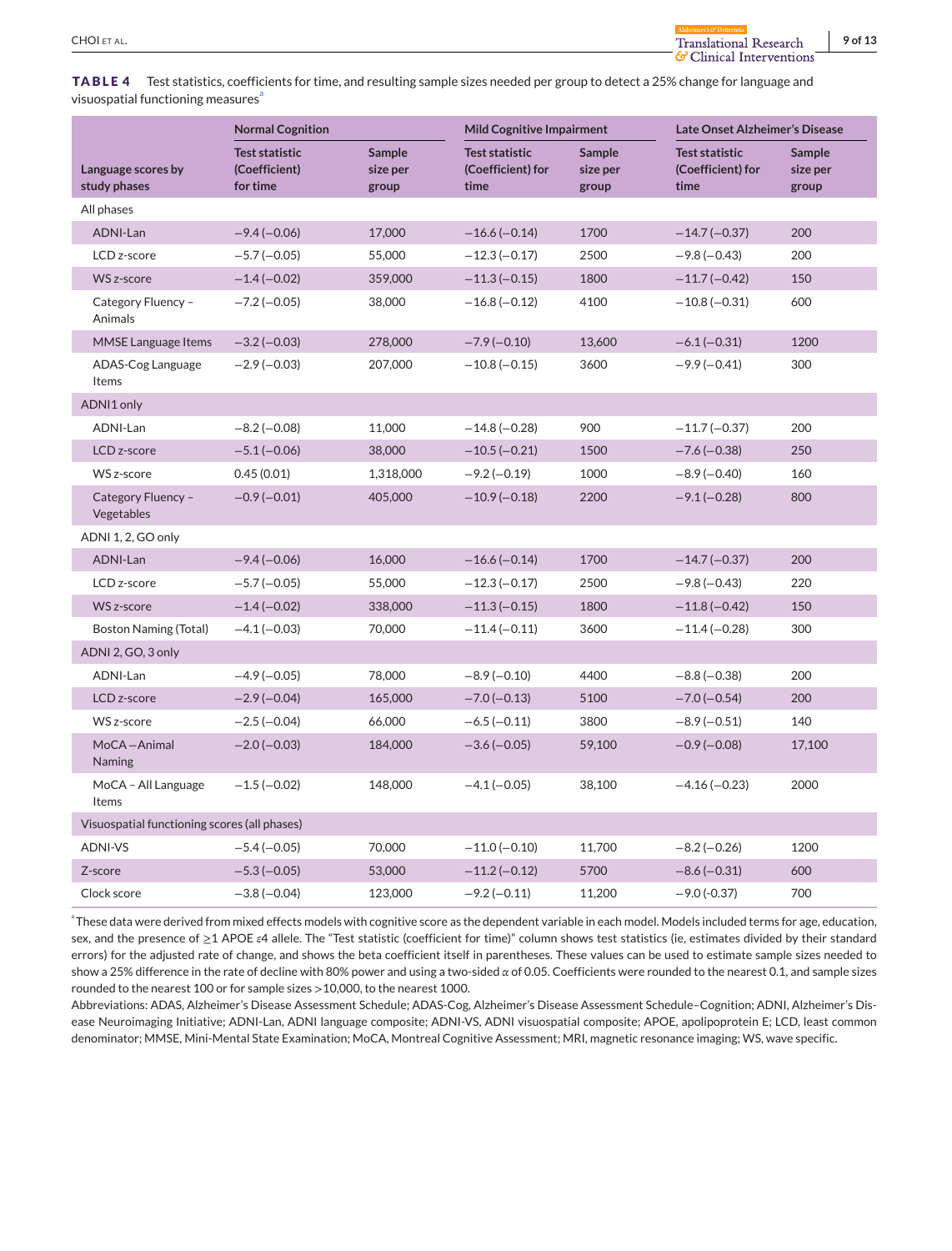<span id="page-9-0"></span>**10 of 13** Translational Research **CHOI** ET AL. *G* Clinical Interventions

**TABLE 5** Association between composite scores and comparator scores with risk of conversion

| Language scores by phase              | NC to MCI (95% CI)                                 | MCI to AD (95% CI)                                  |
|---------------------------------------|----------------------------------------------------|-----------------------------------------------------|
| All                                   | 107 conversions /509 enrolled                      | 320 conversions / 799 enrolled                      |
| ADNI-Lan                              | 0.84(0.69, 1.04)                                   | 0.75(0.66, 0.84)                                    |
| LCD z-score                           | 0.76(0.64, 0.90)                                   | 0.90(0.80, 1.01)                                    |
| WS z-score                            | 0.80(0.69, 0.94)                                   | 0.82(0.73, 0.92)                                    |
| Category Fluency - Animals            | 0.88(0.71, 1.08)                                   | 0.76(0.68, 0.86)                                    |
| MMSE Language Items                   | 0.83(0.72, 0.97)                                   | 1.06(0.95, 1.18)                                    |
| ADAS-Cog Language Items               | 0.83(0.72, 0.95)                                   | 0.91(0.81, 1.01)                                    |
| ADNI1 only                            | 62 conversions / 222 enrolled                      | 206 conversions / 373 enrolled                      |
| ADNI-Lan                              | 0.87(0.63, 1.19)                                   | 0.79(0.69, 0.90)                                    |
| LCD z-score                           | 0.64(0.48, 0.87)                                   | 0.98(0.84, 1.14)                                    |
| WS z-score                            | 0.71(0.54, 0.93)                                   | 0.86(0.74, 0.99)                                    |
| Category Fluency - Vegetables         | 0.91(0.67, 1.23)                                   | 0.79(0.69, 0.90)                                    |
| ADNI1, 2, GO only                     | 107 conversions / 508 enrolled                     | 320 conversions / 795 enrolled                      |
| ADNI-Lan                              | 0.84(0.69, 1.04)                                   | 0.75(0.66, 0.84)                                    |
| LCD z-score                           | 0.76(0.64, 0.90)                                   | 0.90(0.80, 1.01)                                    |
| WS z-score                            | 0.80(0.69, 0.94)                                   | 0.82(0.73, 0.92)                                    |
| <b>Boston Naming (Total)</b>          | 0.95(0.83, 1.09)                                   | 0.79(0.69, 0.90)                                    |
| ADNI2, GO, 3 only                     | 45 conversions / 287 enrolled                      | 114 conversions / 426 enrolled                      |
| ADNI-Lan                              | 0.95(0.75, 1.21)                                   | 0.65(0.50, 0.85)                                    |
| LCD z-score                           | 0.97(0.77, 1.23)                                   | 0.81(0.67, 0.97)                                    |
| WS z-score                            | 1.01(0.81, 1.24)                                   | 0.76(0.61, 0.96)                                    |
| MoCA - Animal Naming                  | 0.91(0.70, 1.19)                                   | 0.78(0.66, 0.92)                                    |
| MoCA - All Language Items             | 1.05(0.83, 1.32)                                   | 0.80(0.64, 0.99)                                    |
| Visuospatial scores across all phases | NC to MCI (95% CI)<br>107 conversions/509 enrolled | MCI to AD (95% CI)320 conversions /<br>799 enrolled |
| <b>ADNI-VS</b>                        | 0.90(0.74, 1.09)                                   | 0.82(0.72, 0.92)                                    |
| Z-score                               | 0.91(0.75, 1.09)                                   | 0.78(0.68, 0.90)                                    |
| Clock score                           | 0.98(0.85, 1.14)                                   | 0.80(0.70, 0.91)                                    |

<sup>a</sup> The top row in each section provides the number of people who converted and the total number of people at the beginning of that phase of the study. Numbers in subsequent rows represent the adjusted time ratio (95% confidence interval) associated with a one SD higher score for each measure. For example, the top left entry indicates that compared to people who scored at the mean for ADNI-Lan, people who scored one SD above the mean had an adjusted time ratio of 0.84 (95% confidence interval 0.69-1.04).

Abbreviations: AD, Alzheimer's disease; ADAS, Alzheimer's Disease Assessment Schedule; ADAS-Cog, Alzheimer's Disease Assessment Schedule–Cognition; ADNI, Alzheimer's Disease Neuroimaging Initiative; ADNI-Lan, ADNI language composite; ADNI-VS, ADNI visuospatial composite; APOE, apolipoprotein E; LCD, least common denominator; MCI, mild cognitive impairment; MMSE, Mini-Mental State Examination; MoCA, Montreal Cognitive Assessment; MRI, magnetic resonance imaging; NC, normal cognition; WS, wave specific.

components analysis to generate a memory-adjusted composite score for language from ADNI and used that as a phenotype for genome-wide association studies.<sup>[35](#page-11-0)</sup> Wilhalme et al. used exploratory factor analysis and z-scores to derive composite scores in a small study of people with NC and MCI, and found that none of the composites showed change among people with NC.<sup>[36](#page-11-0)</sup> Hassenstab et al. used a z-score approach to generate composite scores from the National Alzheimer's Coordinating Center (NACC) database to evaluate people with AD-type pathology at death, and found differences in several domains between people who did and did not develop AD-type dementia during life.<sup>[37](#page-11-0)</sup> Wang et al. used a z-score approach to generate composite scores for people with autosomal dominant AD from the Dominantly Inherited Alzheimer Network (DIAN) study.<sup>[38](#page-11-0)</sup> Zahodne et al. used a z-score approach to generate composite scores for people in the Washington Heights/Inwood Columbia Aging Project (WHICAP) study.<sup>[39](#page-12-0)</sup> Dong et al. also used a z-score approach to compare profiles of people with mild and moderately severe AD.[40](#page-12-0)

We used CFA approaches rather than exploratory factor analysis or z-score approaches. There are several reasons for this. One reason is theoretical. Borsboom addresses theories of science associated with different modeling choices and concludes modern psychometric approaches using CFA analysis are most consistent with modern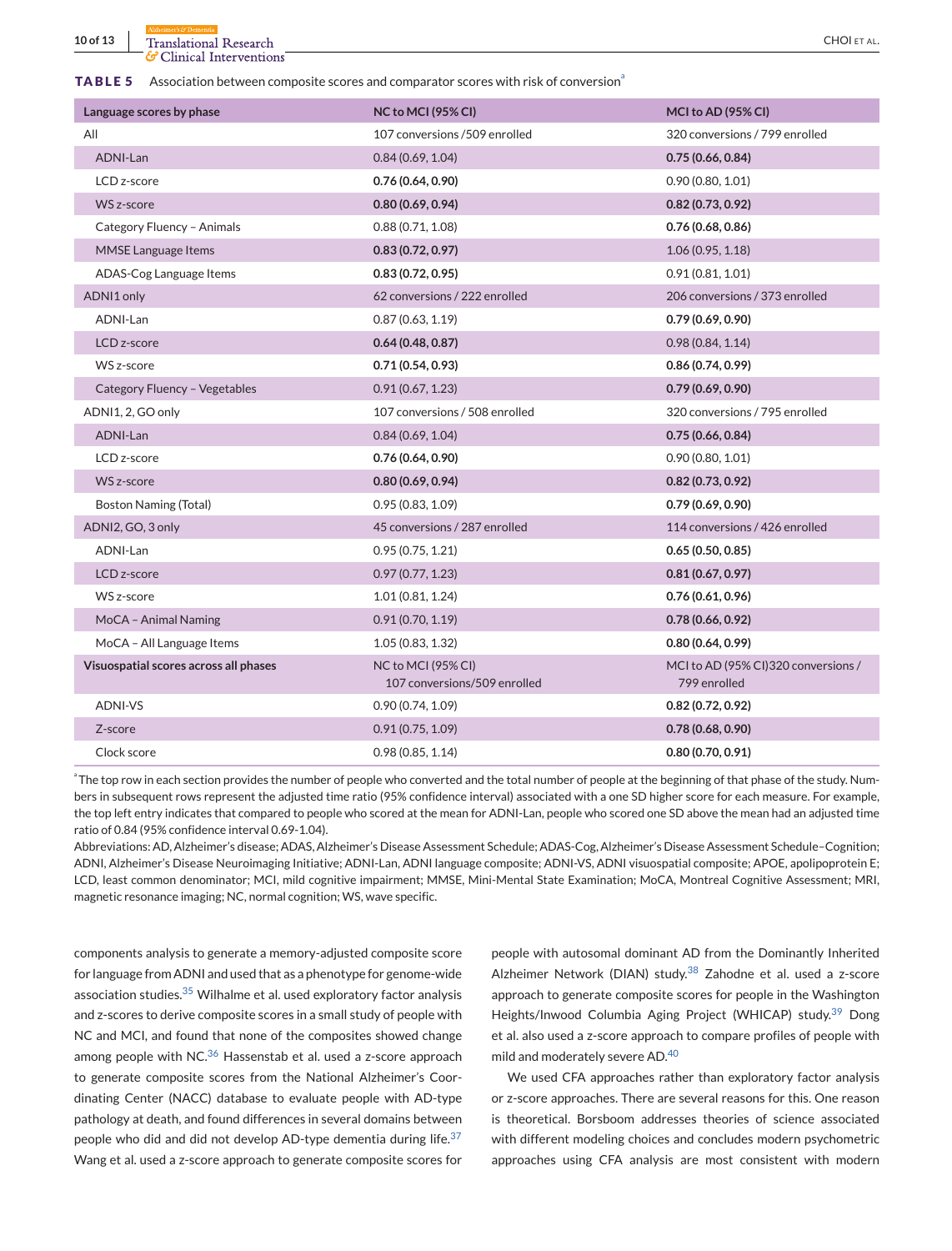<span id="page-10-0"></span>**CHOI** ET AL. **11 of 13 13 14 15 16 17 11 of 13** G Clinical Interventions

| <b>TABLE 6</b> | Test statistics for the intercept and slope terms                        |
|----------------|--------------------------------------------------------------------------|
|                | associated with having the AD cerebrospinal fluid (CSF) pattern $^\circ$ |

| Score                          | Intercept | Slope   | P value              |
|--------------------------------|-----------|---------|----------------------|
| Language score                 |           |         |                      |
| ADNI-Lan                       | $-1.58$   | $-5.38$ | $1.2 \times 10^{-5}$ |
| $ICD$ z-score                  | 0.03      | $-3.65$ | $2.8 \times 10^{-2}$ |
| WS z-score                     | $-0.64$   | $-4.62$ | $7.7 \times 10^{-4}$ |
| <b>Boston Naming Test</b>      | $-0.81$   | $-4.49$ | $9.3 \times 10^{-4}$ |
| Animal fluency                 | $-1.89$   | $-3.60$ | $2.5 \times 10^{-3}$ |
| Vegetable fluency              | $-1.28$   | $-4.72$ | $3.8 \times 10^{-5}$ |
| MMSE language items            | 0.91      | $-1.56$ | $2.2 \times 10^{-1}$ |
| ADAS-Cog language items        | 0.27      | $-3.53$ | $3.9 \times 10^{-2}$ |
| Visuospatial functioning score |           |         |                      |
| <b>ADNI-VS</b>                 | $-0.76$   | $-1.94$ | 0.847                |
| Z-score                        | $-0.65$   | $-2.30$ | 0.727                |
| Clock                          | $+0.59$   | $-1.80$ | 0.129                |

<sup>a</sup> Data in the left two columns of this table represent test statistics derived from beta coefficients and their standard errors for the main effect of having the AD CSF biomarker pattern on the language or visuospatial functioning score ("Intercept") and for the effect of the AD CSF biomarker pattern on the rate of change of the language or visuospatial score ("Slope"). Each score was included in a mixed effects model using z-scores of each language score. Test statistics greater than +/− 1.96 are shown in bold font. Data in the right-hand column represent *P* values from likelihood ratio tests comparing full models (with main effects for the AD signature term and its interaction with time) to reduced models (without those two effects), using a chisquared distribution with two degrees of freedom.

Abbreviations: AD, Alzheimer's disease; ADAS-Cog, Alzheimer's Disease Assessment Schedule–Cognition; ADNI, Alzheimer's Disease Neuroimaging Initiative; ADNI-Lan, ADNI language composite; ADNI-VS, ADNI visuospatial composite; LCD, least common denominator; MCI, mild cognitive impairment; MMSE, Mini-Mental State Examination; WS, wave specific.

scientific inquiry. $41$  While exploratory factor analysis techniques can be useful in determining whether a single-factor model is appropriate for observed data, $42$  modern psychometric theory emphasizes use of confirmatory rather than exploratory factor analysis models. $^{14,43}$  $^{14,43}$  $^{14,43}$ Z-score approaches are used by several investigators. Z-score approaches obscure strong assumptions, especially for a battery that evolves over time. These points are discussed in supporting information.

Modern psychometric approaches readily address different samples at different study waves. Furthermore, the influence of each indicator on the overall score is constant across all waves, regardless of which other items are included at any time point, consistent with intuition of how an indicator should function.

Modern psychometrics provides several means to assess the appropriateness of a modeling strategy. We considered single-factor and bi-factor models, ultimately determining single-factor models were appropriate for both domains. For language we further considered whether some items could be modeled using a Poisson distribution, and determined the greater flexibility of a categorical approach was needed. In cross-sectional datasets from each study wave, fit statistics demonstrated good fidelity to the data by our models. Empirically determined factor loadings provide strong evidence of variation in the strength of relationship between each indicator and the underlying construct measured by all of the indicators in common. These loadings correspond again to our intuition about better and worse indicators of language and visuospatial functioning. For example, animal and vegetable fluency items, the multi-item Boston Naming Test, and the Object Naming indicator from the ADAS-Cog have much higher loadings than any of the six dichotomous language indicators from the MMSE. These differences would be obscured if we used a z-score approach.

Beyond those theoretical and practical considerations, as we demonstrate here, ADNI-Lan and ADNI-VS perform well in a variety of prespecified analyses. Z-scores also did well, so from this single study evaluation we could not conclude that z-score composites were an invalid approach. As discussed in supporting information, z-score approaches especially break down in the context of a changing battery across waves. This issue is even more apparent when faced with trying to harmonize data across different studies with partially overlapping neuropsychological batteries.[8](#page-11-0)

Several limitations are relevant to this study. ADNI is a convenience sample with limited ethnic heterogeneity. The ADNI battery was carefully selected but we are limited by the available data. Investigators focused on more specific aspects of language or visuospatial functioning may not wish to use composite scores.

We are making ADNI-VS and ADNI-Lan scores available from the ADNI website as we have for executive functioning (ADNI-EF) and memory (ADNI-Mem). Investigators interested in studying language and/or visuospatial functioning in ADNI should consider using these scores in their analyses.

#### **ACKNOWLEDGMENTS**

Data collection and sharing for this project was funded by the Alzheimer's Disease Neuroimaging Initiative (ADNI) (National Institutes of Health Grant U01 AG024904) and DOD ADNI (Department of Defense award number W81XWH-12-2-0012). ADNI is funded by the National Institute on Aging, the National Institute of Biomedical Imaging and Bioengineering, and through generous contributions from the following: AbbVie; Alzheimer's Association; Alzheimer's Drug Discovery Foundation; Araclon Biotech; BioClinica, Inc.; Biogen; Bristol-Myers Squibb Company; CereSpir, Inc.; Cogstate; Eisai Inc.; Elan Pharmaceuticals, Inc.; Eli Lilly and Company; EuroImmun; F. Hoffmann-La Roche Ltd and its affiliated company Genentech, Inc.; Fujirebio; GE Healthcare; IXICO Ltd.; Janssen Alzheimer Immunotherapy Research & Development, LLC; Johnson & Johnson Pharmaceutical Research & Development LLC; Lumosity; Lundbeck; Merck & Co., Inc.; Meso Scale Diagnostics, LLC; NeuroRx Research; Neurotrack Technologies; Novartis Pharmaceuticals Corporation; Pfizer Inc.; Piramal Imaging; Servier; Takeda Pharmaceutical Company; and Transition Therapeutics. The Canadian Institutes of Health Research is providing funds to support ADNI clinical sites in Canada. Private sector contributions are facilitated by the Foundation for the National Institutes of Health [\(www.fnih.org\)](http://www.fnih.org). The grantee organization is the Northern California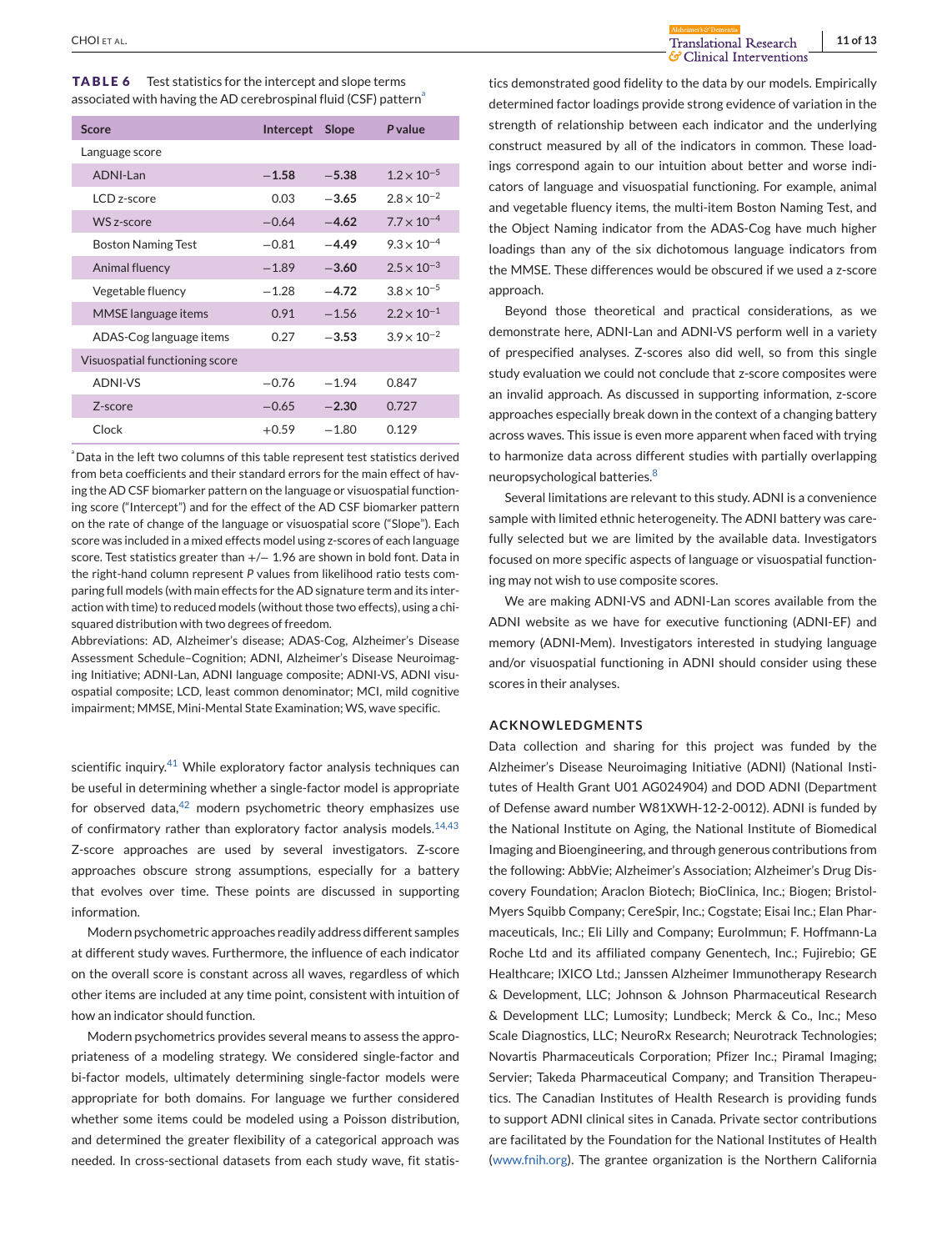<span id="page-11-0"></span>**12 of 13** Translational Research **CHOI** ET AL. G Clinical Interventions

Institute for Research and Education, and the study is coordinated by the Alzheimer's Therapeutic Research Institute at the University of Southern California. ADNI data are disseminated by the Laboratory for Neuro Imaging at the University of Southern California.

Data management and the specific analyses reported here were supported by NIH grant R01 AG029672 (Paul K. Crane, PI).

The project was also supported by funding from NIH-National Institute of General Medicine SC3.GM122662 (Nancy S. Foldi, PI).

#### **CONFLICTS OF INTEREST**

The authors declare that they have no conflicts of interest.

#### **REFERENCES**

- 1. Lezak MD. *Neuropsychological Assessment*. 3 ed. NY: Oxford University Press; 1995.
- 2. Boada M, Lopez O, Nunez L, et al. Plasma exchange for Alzheimer's disease Management by Albumin Replacement (AMBAR) trial: study design and progress. *Alzheimers Dement (N Y)*. 2019;5:61-69.
- 3. Ho JK, Nation DA. Neuropsychological profiles and trajectories in preclinical Alzheimer's disease. *J Int Neuropsychol Soc*. 2018;24:693- 702.
- 4. Mandal PK, Joshi J, Saharan S. Visuospatial perception: an emerging biomarker for Alzheimer's disease. *J Alzheimers Dis*. 2012;31(Suppl 3):S117-35.
- 5. McCullough KC, Bayles KA, Bouldin ED. Language performance of individuals at risk for mild cognitive impairment. *J Speech Lang Hear Res*. 2019;62:706-722.
- 6. Cho H, Choi JY, Lee HS, et al. Progressive tau accumulation in Alzheimer disease: 2-year follow-up study. *J Nucl Med*. 2019;60:1611- 1621.
- 7. Balachandar R, Bharath S, John JP, et al. Resting-state functional connectivity changes associated with visuospatial cognitive deficits in patients with mild Alzheimer disease. *Dement Geriatr Cogn Disord*. 2017;43:229-236.
- 8. Mukherjee S, Mez J, Trittschuh EH, et al. Genetic data and cognitively defined late-onset Alzheimer's disease subgroups. *Mol Psychiatry*. 2018. Epub ahead of print.
- 9. Weiner MW, Aisen PS. The Alzheimer's disease neuroimaging initiative: progress report and future plans. *Alzheimers Dement*. 2010;6:20. 2-11 e7.
- 10. Crane PK, Carle A, Gibbons LE, et al. Development and assessment of a composite score for memory in the Alzheimer's Disease Neuroimaging Initiative (ADNI). *Brain Imaging Behav*. 2012;6:502-516.
- 11. Crane PK, Narasimhalu K, Gibbons LE, et al. Composite scores for executive function items: demographic heterogeneity and relationships with quantitative magnetic resonance imaging. *J Int Neuropsychol Soc*. 2008;14:746-759.
- 12. Gibbons LE, Carle AC, Mackin RS, et al. A composite score for executive functioning, validated in Alzheimer's Disease Neuroimaging Initiative (ADNI) participants with baseline mild cognitive impairment. *Brain Imaging Behav*. 2012;6:517-527.
- 13. Embretson SE, Reise SP. *Item Response Theory for Psychologists*. Mahwah, NJ: Erlbaum; 2000.
- 14. McDonald RP. *Test Theory: A Unified Treatment*. Mahwah, NJ: Erlbaum; 1999.
- 15. Morris JC. The Clinical Dementia Rating (CDR): current version and scoring rules. *Neurology*. 1993;43:2412-2414.
- 16. Folstein MF, Folstein SE, McHugh PR. "Mini-mental state". A practical method for grading the cognitive state of patients for the clinician. *J Psychiatr Res*. 1975;12:189-198.
- 17. McKhann G, Drachman D, Folstein M, Katzman R, Price D, Stadlan EM. Clinical diagnosis of Alzheimer's disease: report of the NINCDS-

ADRDA Work Group under the auspices of Department of Health and Human Services Task Force on Alzheimer's Disease. *Neurology*. 1984;34:939-944.

- 18. Kaplan E, Goodglass H, Weintraub S. Boston Naming Test. 2nd ed. Philadelphia: Lea & Febiger; 1983.
- 19. Mohs RC, Knopman D, Petersen RC, et al. Development of cognitive instruments for use in clinical trials of antidementia drugs: additions to the Alzheimer's Disease Assessment Scale that broaden its scope. The Alzheimer's Disease Cooperative Study.*Alzheimer Dis Assoc Disord*. 1997;11(Suppl 2):S13-21.
- 20. Nasreddine ZS, Phillips NA, Bedirian V, et al. The Montreal Cognitive Assessment, MoCA: a brief screening tool for mild cognitive impairment. *J Am Geriatr Soc*. 2005;53:695-699.
- 21. Jack CR, Jr, Bernstein MA, Borowski BJ, et al. Update on the magnetic resonance imaging core of the Alzheimer's disease neuroimaging initiative. *Alzheimers Dement*. 2010;6:212-220.
- 22. Fridriksson J, den Ouden DB, Hillis AE, et al. Anatomy of aphasia revisited. *Brain*. 2018;141:848-862.
- 23. Hickok G, Poeppel D. The cortical organization of speech processing. *Nat Rev Neurosci*. 2007;8:393-402.
- 24. Hickok G. The functional neuroanatomy of language. *Phys Life Rev*. 2009;6:121-143.
- 25. Bourguignon NJ, Ohashi H, Nguyen D, Gracco VL. The neural dynamics of competition resolution for language production in the prefrontal cortex. *Hum Brain Mapp*. 2018;39:1391-1402.
- 26. Tranel D, Rudrauf D, Vianna EP, Damasio H. Does the Clock Drawing Test have focal neuroanatomical correlates?. *Neuropsychology*. 2008;22:553-562.
- 27. Samton JB, Ferrando SJ, Sanelli P, Karimi S, Raiteri V, Barnhill JW. The clock drawing test: diagnostic, functional, and neuroimaging correlates in older medically ill adults. *J Neuropsychiatry Clin Neurosci*. 2005;17:533-540.
- 28. Lamar M, Ajilore O, Leow A, et al. Cognitive and connectome properties detectable through individual differences in graphomotor organization. *Neuropsychologia*. 2016;85:301-309.
- 29. Matsuoka T, Narumoto J, Shibata K, et al. Neural correlates of performance on the different scoring systems of the clock drawing test. *Neurosci Lett*. 2011;487:421-425.
- 30. Shaw LM, Vanderstichele H, Knapik-Czajka M, et al. Cerebrospinal fluid biomarker signature in Alzheimer's disease neuroimaging initiative subjects. *Ann Neurol*. 2009;65:403-413.
- 31. De Meyer G, Shapiro F, Vanderstichele H, et al. Diagnosis-independent Alzheimer disease biomarker signature in cognitively normal elderly people. *Arch Neurol*. 2010;67:949-956.
- 32. Muthen LK, Muthen BO. *Mplus User's Guiade*. 7 ed. LA: Muthen & Muthen; 1998-2012.
- 33. R Development Core Team. *R: A Language and Environment for Statistical Computing*. Vienna, Austria: R Foundation for Statistical Computing; 2005.
- 34. Hu L-t, Bentler PM. Cutoff criteria for fit indexes in covariance structure analysis: conventional criteria versus new alternatives. *Struct Equ Modeling*. 1999;6:1-55.
- 35. Deters KD, Nho K, Risacher SL, et al. Genome-wide association study of language performance in Alzheimer's disease. *Brain Lang*. 2017;172:22-29.
- 36. Wilhalme H, Goukasian N, De Leon F, et al. A comparison of theoretical and statistically derived indices for predicting cognitive decline. *Alzheimers Dement (Amst)*. 2017;6:171-181.
- 37. Hassenstab J, Monsell SE, Mock C, et al. Neuropsychological markers of cognitive decline in persons with Alzheimer disease neuropathology. *J Neuropathol Exp Neurol*. 2015;74:1086- 1092.
- 38. Wang F, Gordon BA, Ryman DC, et al. Cerebral amyloidosis associated with cognitive decline in autosomal dominant Alzheimer disease. *Neurology*. 2015;85:790-798.